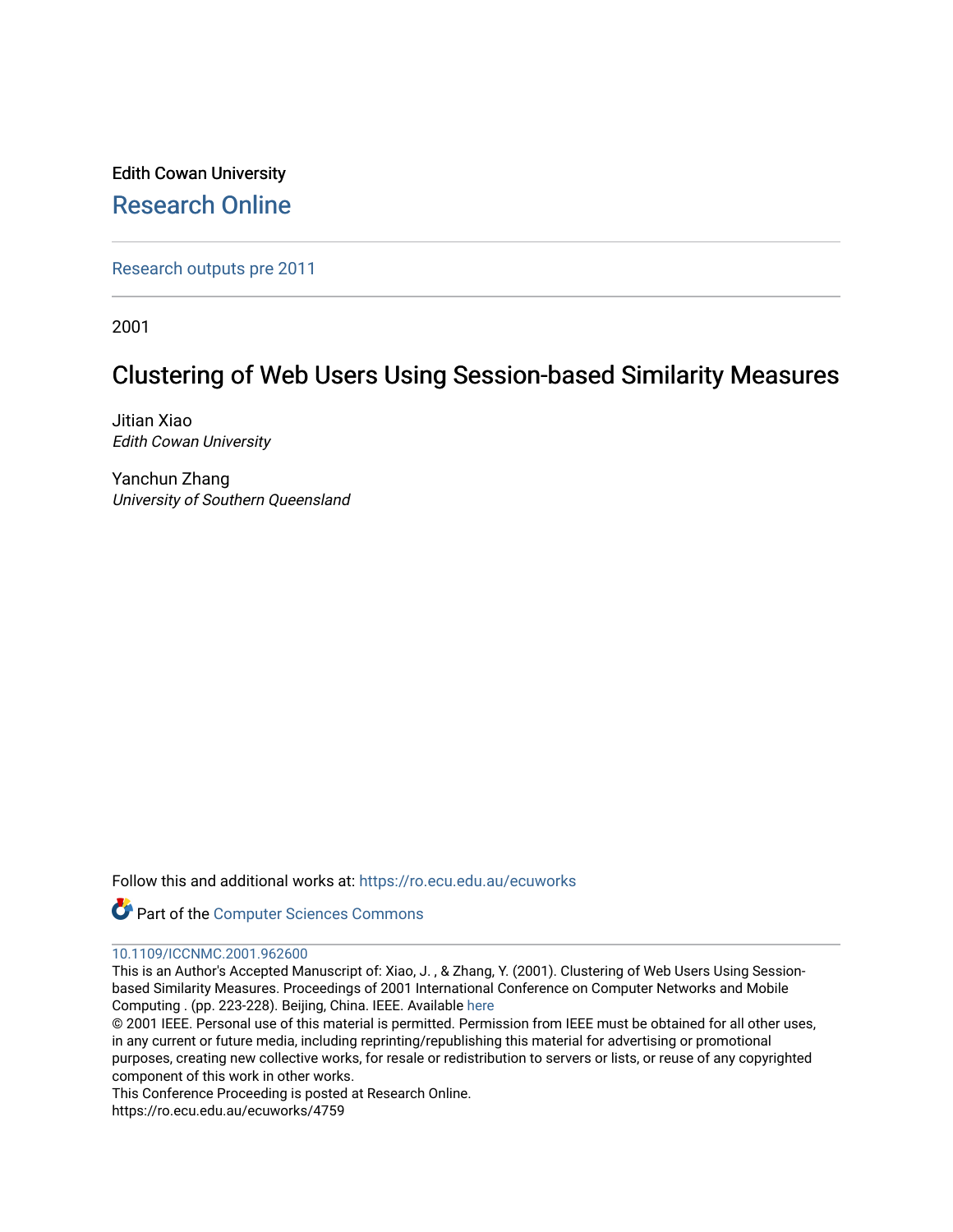# **Clustering of Web Users Using Session-based Similarity Measures**

Jitian Xiao

*School of computer & Information Science, Edith Cowan University, Mount Lawley,* WA 6050, Australia, *j.xiao*@ecu.edu.au

## **Abstract**

One important research topic in web usage mining is the clustering of web users based on their common properties. Informative knowledge obtained from web user clusters has been used for many applications, such as the prefetching of pages between web clients and proxies. This paper presents an approach for measuring similarity of interests among web users from their past access behaviors. The similarity measures are based on the user sessions extracted from the user's access logs. A multilevel scheme for clustering large number of web users is proposed, as an extension to the method proposed in our previous work [15]. Experiments have been conducted and the results have shown that our clustering method is capable of clustering web users with similar interests.

## **1. Introduction**

The rapid web development and the increased number of available web searching tools push more and more organizations to put their information on the wch and provide web-hascd services. In the meantime, the continuous growth in the size and use of the Internet is increasing the difficulties in searching for information. Reductions on the Internet traffic load and user access cost is therefore particular important.

One important rcscarch point in wch usage mining is the clustering of web users based on their common properties. By analyzing the characteristics of the clusters, web designers may understand the users better and may provide more suitable, customized services to the users. One method to cluster web users is to measure similarity of interests between web users' access patterns **and** then cluster **thcni** hascd on the similarities obtained. By mining web users' historical access patterns, not only the information

Yanchun Zhang *Dept. of Mathematics & Computing, University of Southern Queensland, Toowoornha,* Qld 4350, Australia,  $van@usq.edu.au$ 

about how **the** wcb is being used, but also some demographics and behavioral characteristics of web users could be determined [4]. The navigation path of the web-users, if available to the server, carries valuable information about the user interests.

Thcrc **has** bcen an increased demand for understanding of web-users due to the Web devclopmcnt and the increased number of wcbbased applications. Based on deferent criteria, web users can bc clustered and uscful knowlcdgc can be extracted from web user access pattern [12]. Many applications can then benefit from the knowledge obtained. For example, the *dynamic hypertext link generation* among web pages could be suggested after discovering clusters of web users that exhibit similar information needs [13]. This results in a better understanding of how users visit the web site, **and** leuds **to** an improved organization of the hypertext documents for navigational convenience. Another application is the *prefetching* of web pages to help users *to* personalize their needs, reducing their waiting time [6]. Other applications to this kind of knowledge include *proxy cache* organization 12. 31 and mapping between user navigation paths [ 131.

There exist quite a few methods of clustering web users in literature [8, 9, 12]. However, the direct application of these methods on the primitive user access data is very inefficient and may not find interesting clusters because a web server may usually contains thousands even millions of pages, and web users may acccss web pages with *a*  diversity of interests [9].

In our previous work [15], levels of similarities of wcb uscrs arc dcfincd **to** capture different user's web-accessing interests. The definition of the similarity is application dependent. The similarity function could he based on visiting the same **or**  similar pages, or the frequency of access to a page **[I,** 131, or even on the visiting orders of links (i.e.. users' navigation paths). In latter *case,* two users

0-7695-1381-6/01 \$10.00 *0* **2001 IEEE** *223*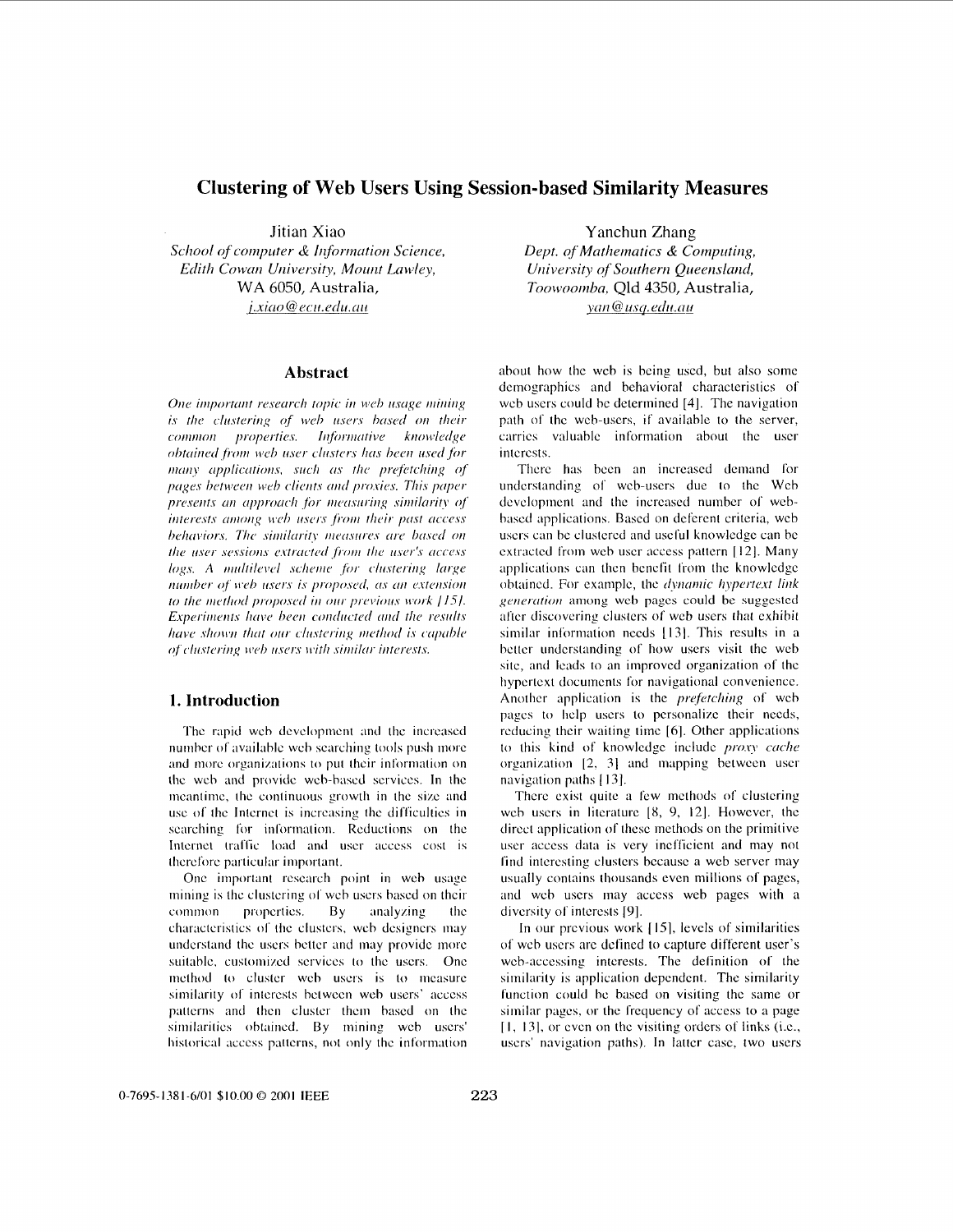that access the same pages could be mapped into different groups of interest similarities if they access pages in distinct visiting orders. **A** matrixbased algorithm is then developed to cluster web users such that the users in the same cluster are closely related with respect to the similarity measure. However, the performance of the clustering method becomes worse with the increase of the number of users when a threshold number is reached. Moreover, a user may visit the same web site many times using the same or different paths, which makes it hard to measure the visiting-order based similarity. To deal with the problems, we make two extensions to the previous work in this paper: Firstly, we propose to cluster web users using a multilevel clustering method, which is more suitable for clustering a large amount of web users. Secondly, the session-based similarity is adopted and the related clustering techniques are updated.

The rest of this paper is organized as follows: Section 2 defines the problem and some necessary concepts. In Section 3, we will review the matrixbased clustering method proposed in [ IS], and then present a multilevel scheme for large number of web users. Simulation results are presented in Section 4. And Section 5 concludes the paper.

## **2. Problem Definitions**

For simplicity. we limit our conccrns on the part of web users' navigation path inside a particular weh site. From the Internet browsing **logs,** we could gather the following information about a web user: the frequency of a hyper-page usage, the lists of links she/he selected, the elapsed time between two links, and the order of pages accessed by individual web users.

## **2.1. User-Session identification**

The task of identifying unique users is rather complicated by the existence of local caches, corporate firewalls, and proxy servers. Therefore some heuristics are commonly used to help identify unique users [8]. As the web access logs span a long period of time, it is likely that different users may use the same computer to access the websites. Thus, simply using the machine's IP address to identify unique users is quite problematic because multiple users may share one computer, e.g., many students may share a computer in an IT laboratory.

We differentiate the log entries into usersessions, or simply *sessions,* through a session timeout. **A** *session* refers to the unit of interaction between a user amd a web server [9]. It consists of pages accessed by a user in a certain amount of time. If the time between page requests exceeds a certain limit, it is assumed that there is another user-session, even though the IP address is the same. **A** web user's historical access pattern may have more than one session because he/she may visit a web site from time to time and spend arbitrary amount of time between consecutive visits.

Web user clusters are found based on sessions instead of the user's entire histories. The fact we cluster sessions instead of users can be justified that our goal is to understand the usage of the web and different sessions of a user may correspond to the visits with different purposes on mind. In addition, multiple users on a share computer can be represented by different sessions. In this paper, we will use session and user interchangeably.

The sessions are identificd by grouping consecutive pages requested by the same user together. The data in a web server log is preprocessed to form a set of sessions in the form of *(session-id, {page-id, rime/),* where session-id i5 a unique ID assigned to the session. **A** session **(s***id,*  $p_0$ *, 20, p<sub>1</sub>, 30, p<sub>2</sub> 58) tells a user spent 20* seconds on page  $p_0$ , 30 seconds on page  $p_1$ , and 58 seconds on page  $p_2$ .

The web server's log is scanned to identify sessions. **A** session is created when a new IP address is met in the log. Subsequent request from the same IP address is added to the session as long as the elapse of time between two consecutive requests does not exceed a pre-defined parameter *max-idle-time*, which is set as 30 minutes in our work. Otherwise, the current session is closed and a new session is created.

#### **2.2. Session-based Similarity measures**

Suppose that, for a given web site, there are *m* sessions  $S = \{s_1, s_2, \ldots, s_m\}$  accessing *n* different web pages  $P = \{p_1, p_2, ..., p_n\}$  in some time interval. For each page  $p_i$  and each session  $s_i$ , we associate a *usage value,* denoted as  $use(p_i, s_i)$ , and defined as

$$
use(p_i, s_j) = \begin{cases} 1 & \text{If } p_i \text{ is accessed by } s_j \\ 0 & \text{Otherwise} \end{cases}
$$

The  $use(\star, \star)$  vector can be obtained by retrieving the access logs of the site. If two users accessed the same pages in sessions, they might have some similar interests in the sense that they are interested in the same information (e.g., news, electrical products etc). The number of common pages they accessed can measure this similarity. The measure is defined by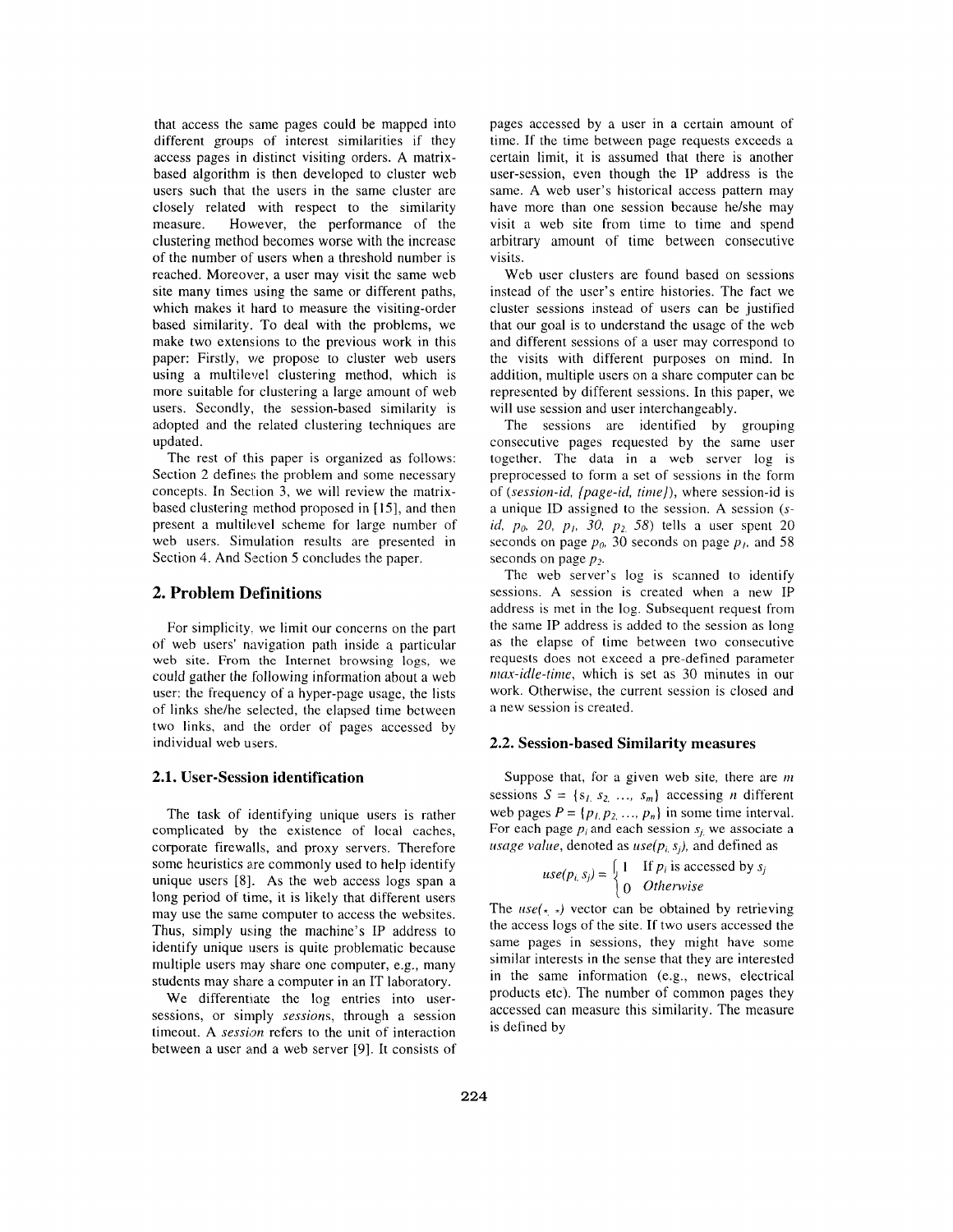$$
Siml(s_i, s_j) = \frac{\sum_{k} (use(p_k, s_i)^* use(p_k, s_j))}{\sqrt{\sum_{k} use(p_k, s_i)^* \sum_{k} use(p_k, s_j)}}
$$
(1)

where  $\sum_k use(p_k, s_i)$  is the total number of pages that were accessed by the user of session  $s<sub>i</sub>$ , and  $\sum_k (use(p_k, s_i))^*$  *use*( $p_k, s_i$ )) is the number of common pages accessed by both  $s_i$  and  $s_j$ . If two users access the exact same pages, their similarity will be 1. The similarity measure defined this way is called *usage* based (UB) measure.

Generally, the similarity between two users can be measured by counting the number of times they access the common pages at all sites. In this case, the measure is defined by

$$
Sim2(s_i, s_j) = \frac{\sum_{k,w} (a_w(p_k, s_i)^* a_w(p_k, s_j))}{\sqrt{\sum_{k,w} (a_w(p_k, s_i))^2 * \sum_{k,w} (a_w(p_k, s_j))^2}}
$$
(2)

where  $a_w$  ( $p_k$ ,  $s_i$ ) is the total number of times that the user of session  $s_i$  accesses the page  $p_k$  at site *w*. (2) is called *frequency based* (FB) measure.

The similarity between two users can be measured more precisely by taking into account the actual time the users spent on viewing each web page. Let  $t(p_k, s_i)$  be the time the user of session  $s_i$ spent on viewing page  $p_k$  (assume that  $t(p_k, s_i) = 0$ if  $s_i$  does not include page  $p_k$ ). In this case, the similarity between users can be expressed by

$$
Sim3(s_i, s_j) = \frac{\sum_{k} (t(p_k, s_i) * t(p_k, s_j))}{\sqrt{\sum_{k} (t(p_k, s_i))^2 * \sum_{k} (t(p_k, s_j))^2}}
$$
(3)

where  $\sum_{k} (t(p_k, s_i))^2$  is the square sum of the time the user of session  $s_i$  spent on viewing pages at the site, and  $\sum_{k} t(p_{k_i}, s_i)^* t(p_{k_i}, s_j)$  is the inner-product over time spent on viewing the common pages by users of  $s_i$  and  $s_j$ . Even if two users access exact same pages, their similarity might be less than 1 in this case, if they view a page in different amount of time. (3) is called viewing-time based (VTB) measure.

In some applications, the accessing order of pages by a user is more important than that of the time on viewing each page. In this case, two users (or sessions) are considered having the same interests only when they access a sequence of web pages in the exact same order. The similarity between users, in such a situation, can be measured by checking the access orders of web pages in their navigation paths. Let  $Q = q_1, q_2, ..., q_r$  be a navigation path, where  $q_i$ ,  $1 \le i \le r$ , stands for the page accessed in order. We call  $Q$  an r-hop path. Define  $Q_i$  as the set of all possible *l*-hop subpaths (*l*  $\leq r$ ) of Q, i.e.,  $Q_l = \{q_i, q_{i+l}, ..., q_{i+l-1} \mid i = 1, 2, ..., \}$  $r-l+1$ }. It is obviously that  $Q_l$  contains all pages in Q. We call  $f(Q) = \bigcup_{l=1}^r Q_l$  the *feature space* of path

Q. Note that a cyclic path may include some of its subpaths more than once, and  $Q \subseteq f(Q)$ .

Now let  $Q'$  and  $Q'$  are the navigation paths accessed by users in session *si* and *si,* respectively. The similarity between  $s_i$  and  $s_j$  can be defined using the natural angle between paths *Q'* and *Q'*  (i.e.,  $\cos(\theta_{\alpha^i,\alpha^j})$ ), which is defined as:

$$
Sim4(s_i, s_j) = \frac{Q', Q' > i}{\sqrt{Q', Q' > i \cdot Q', Q' > i}} \tag{4}
$$

where  $l = min(length(O<sup>i</sup>), length(O<sup>j</sup>))$ , and  $\langle O<sup>i</sup>$ ,  $Q'_{\geq t}$  is the inner product over the feature spaces of paths  $Q^i$  and  $Q^j$ , which is defined as

$$
\langle Q^i, Q^j \rangle_t = \sum_{k=1}^l \sum_{q \in Q_k^i \cap Q_k^j} length(q) \cdot length(q) \qquad (5)
$$

Based on the above definition, the similarity between two users (sessions) in terms of sessions will be 1 if they access a sequence of pages in the exact same access order, and 0 if they access no common pages at all. Note that  $\langle Q, Q' \rangle$  is the same for all  $l \geq min(length(Q^{i}), length(Q^{j}))$ . We call (4) the visiting-order based (VOB) measure.

The similarity between web users is application-dependent. If for some reason a more complicated similarity measure is needed, an applicable one could be defined for the individual application. For example, consider the similarity among the navigation paths between web users described by Shahabi et al. [12]. The navigation paths described in the paper are reproduced here as sessions (the names, in *italic*, in the paths are the title of web pages):  $(s<sub>l</sub>, Main, 20, Movies, 15,$ News, 43, Box-Office, 52, News, 31, Evita, *44);*   $(s_2, Music, 11, Box-Office, 12, Crucible, 13, Books,$ 19); **(s3,** Main, 33, Movies, 21, Box-ofice, 44, News, 53, Box-office, 61, Evita, 31);  $(s_4, Main, 19,$ Movies, 21, News, 38, Box-Office, 61, News, 24, Evita, 31, News, 19, Evita, 39); (s<sub>5</sub>, Movies, 32, Box-Ofice, 17, News, 64, Box-Office, 19, Evita, 50); (s<sub>6</sub>, Main, 17, Box-Office, 33, News, 41, Box-Office, 54, Evita, 56, News, 47).

The computation of similarity among web users' sessions results in an  $m \times m$  matrix, called users' session-based similarity matrix *(SM).*  Assume that the above six sessions, identified by  $s_1$ ,  $s_2$ ,...,  $s_6$  be the access traces of six users. By using the formula  $(1)$ , the similarity between them is SMl as shown below. The first and the third users visited the exact same pages, thus the similarity between them is  $1$  (i.e., SM1(1, 3) = 1). On the other hand, the similarity between the first and the second user is  $0.224$  (i.e., SM1(1, 2) = 0.224) because only one common page (i.e., *Box*  Office) is accessed, although they visited five and four pages, respectively.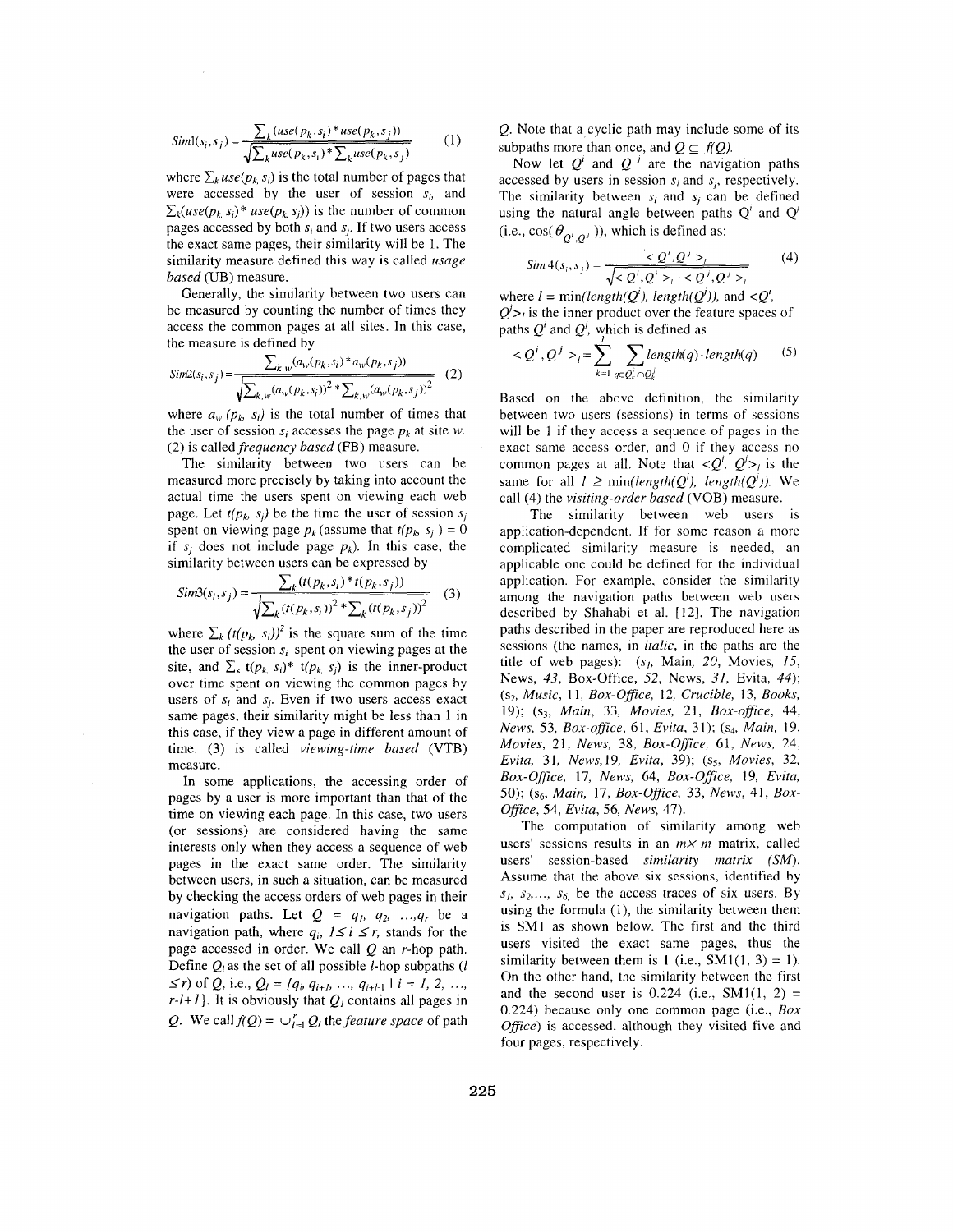|                                                                                                                                                                                            | $\begin{pmatrix} 1 & .224 & 1 & 1 & .894 & .894 \\ .224 & 1 & .224 & .224 & .25 & .25 \end{pmatrix}$ |  |  |  |
|--------------------------------------------------------------------------------------------------------------------------------------------------------------------------------------------|------------------------------------------------------------------------------------------------------|--|--|--|
|                                                                                                                                                                                            |                                                                                                      |  |  |  |
| $\textbf{SM1}=\left[\begin{array}{cccccc} 1 & 224 & 1 & 1 & 894 & 894 \\ 1 & 224 & 1 & 1 & 894 & 894 \\ 894 & 25 & 894 & 894 & 1 & 75 \\ 894 & 25 & 894 & 894 & 75 & 1 \end{array}\right]$ |                                                                                                      |  |  |  |
|                                                                                                                                                                                            |                                                                                                      |  |  |  |
|                                                                                                                                                                                            |                                                                                                      |  |  |  |

Similarly, the similarity matrix based on (4) is as SM4.

|         |      |  | 08. 096. 186. 096. 10.     |  |
|---------|------|--|----------------------------|--|
|         | .01  |  | 1 .02 .006 .027 .02        |  |
| $SM4 =$ |      |  | .096 .02 1 .063 .735 .271  |  |
|         | .618 |  | 066 066 1 066 069          |  |
|         |      |  | .096 .027 .735 .066 1 .362 |  |
|         | .08  |  | .02 .271 .069 .362 1       |  |
|         |      |  |                            |  |

### **2.2. Data preprocessing**

Sessions are extracted from web user access logs. The user access logs provide accurate, active and objective information about the web usages of the users. Moreover, most web servers contains such information in their log of page requests. Each record of the web server's log represents a page requests from a web user. **A** typical record contains the user"s **IP** address, the data and time the request is received, the URL of the page requested, the protocol of the request, the return code of the server indicating the status of the request handling, and the size of the page if the request is successful. From such a web server log, user access pattern can be extracted, which consists of the pages the user visited and the time she/he spent on. Sessions can then be produced.

The data in the SM matrix also need to be preprocessed. In most cases, we are interested in those users (sessions) among them higher similar interests are shown with respect to a particular similarity measure. For this purpose, we could determine a *similarity threshold*, *t*, to split the user clusters. Users with similarity measure greater than or equal to *t* are considered in a same cluster. For instance, if  $t = 0.2$ , SM4 becomes the following SM4' after preprocessing.

|          |                        | $\theta$     |             | $0.618$ 0       |            | $\theta$ |  |
|----------|------------------------|--------------|-------------|-----------------|------------|----------|--|
|          | $\theta$               | $\mathbf{I}$ | $\theta$    | $\Omega$        | $\theta$   | $\Omega$ |  |
| $SM4' =$ | $\theta$               | $\theta$     |             | 1 0 .735 .271   |            |          |  |
|          | $.618 \quad 0 \quad 0$ |              |             | $\frac{1}{1}$ 0 |            | $\theta$ |  |
|          | $\Omega$               |              | $0.735 = 0$ |                 | $\sim 1$ . | -0       |  |
|          |                        |              | 0.271       | $\sqrt{ }$      | $\sim$ 0   |          |  |

The similarity measures can be useful for various web-based applications, even for improving the Web site performance. For example, based on the SM matrix, we are able to cluster web users into clusters such that the users in the same cluster are closely related with respect to the interest similarity measures. This clustering result can then be used for many applications **[12].** 

## **3. A Matrix-based clustering algorithm**

In this section, we will first review the matrixbased web user clustering algorithm proposed in [15], evaluate briefly the performance of it, and then propose a multilevel scheme for clustering large number of web users.

#### **3.1. The matrix-based clustering algorithm**

SM(i, j) represents the similarity measure between sessions (or users)  $s_i$  and  $s_i$  (1  $\leq$  i, j  $\leq$  m). The greater the value of  $SM(i, j)$ , the closer the two users  $s_i$  and  $s_i$  are related. Note that SM is a symmetric matrix and elements along the main diagonal are all the same (i.e., SM(i, i) = 1,  $\forall$  1  $\leq$  i  $\leq$  m). Thus only those elements in the upper triangular matrix need to be stored in implementation.

Clustering web-users into groups is equivalent to decomposing their SM matrix into sub-matrices. Our goal of clustering users (sessions) is achieved by two steps: **(1)** permute rows and columns of the matrix such that those "closely related"' elements are located closely in the matrix; and (2) find the dividing point that decomposes the matrix into submatrices. The clustering algorithm is detailed in **[15].** The complexity of the algorithm is  $O(m^2 \log_2 m)$  where *m* is the number of sessions (or users).

### **3.2. Multilevel scheme for clustering large amount of web users**

The matrix-based clustering algorithm works well for a small number of users (or sessions), say *m* < 100. With the increase of number of users (or sessions), the performance of it becomes worse. We now propose a multilevel scheme for clustering large number of web users.

The idea of multilevel clustering scheme is like this: For a large number of sessions, a session *similarity graph (SG)* is created whose node set consists of all sessions. If  $SM(s_i, s_j) \neq 0$ , an edge  $(s_i, s_j)$  $s_i$ ) is in the edge set with an edge weight of  $w(s_i)$  $s_i$ )= *SM(s<sub>i</sub>, s<sub>i</sub>)*. The *SG* graph is first coarsened down to a *threshold* (say a hundred) number of nodes; a partition phase of this much smaller graph is applied; then the partition is projected back towards the original graph (finer graph); and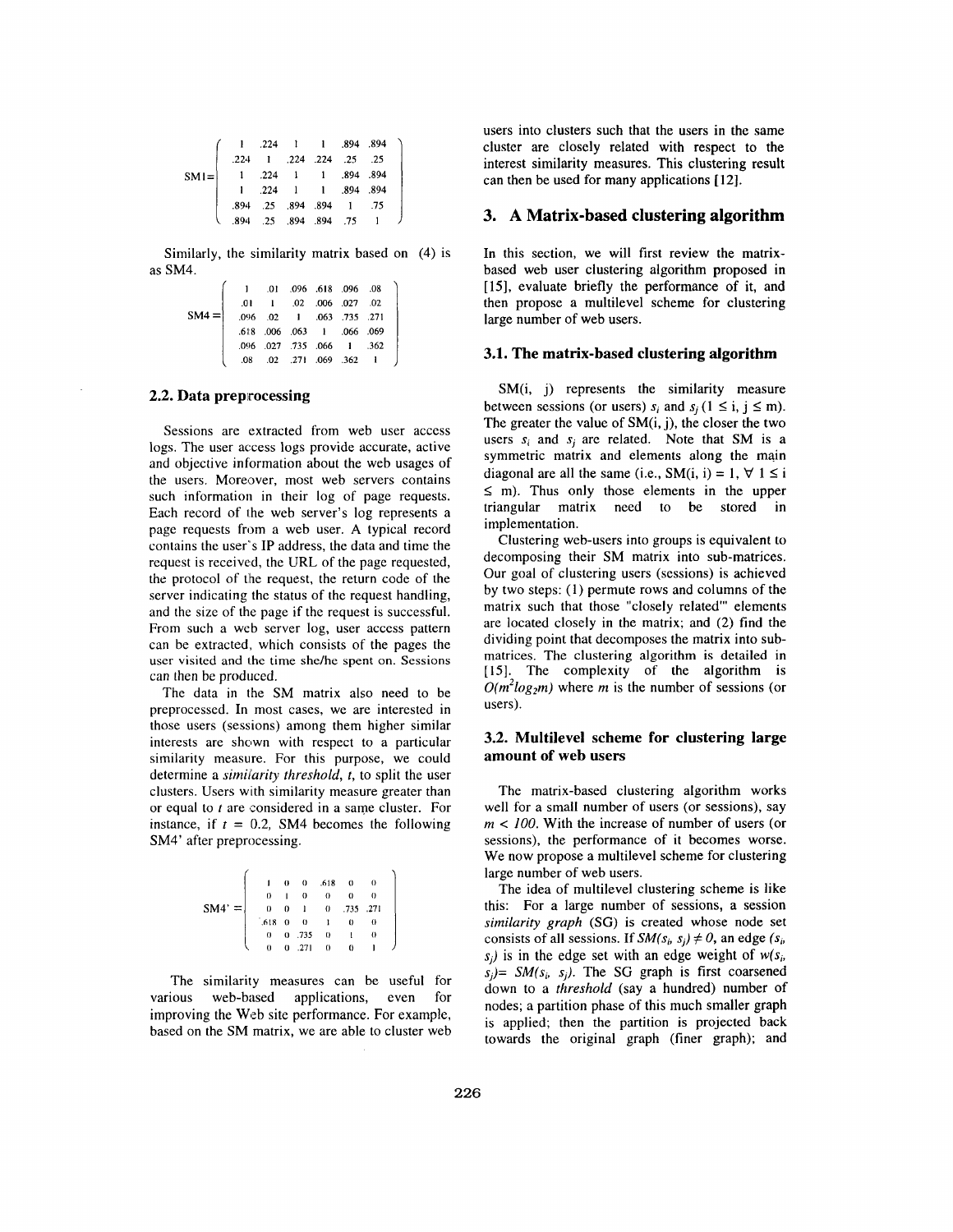<span id="page-5-0"></span>finally each part of the finer graph is mapped to a similarity matrix, that can be clustered using the matrix-based clustering method. Formally, for a weighted graph  $G<sub>o</sub>=(V<sub>o</sub>, E<sub>o</sub>)$ , with weights both on nodes and edges, the multilevel scheme consists of four phases.

*Phase 1 (Coarsening):*  $G_0$  is transformed into a sequence of smaller graphs  $G_1$ ,  $G_2$ , ...,  $G_k$  such that  $|V_0|>|V_1|>...>|V_k|$ , with  $|V_k|$  less than a predetermined threshold  $t$  (say  $t < 100$ ).

*Phase 2 (Coarse Partitioning):* A partition *Pk* of the graph  $G_k = (V_k, E_k)$  is computed that partitions  $V_k$  into *q* parts  $V_{k1}$ ,  $V_{k2}$ , ...,  $V_{kq}$ ,  $q>l$ , each containing about  $k/q$  nodes of  $G_0$ .

*Phase 3 (Uncoarsening):* The partition  $P_k$  of  $G_k$ is projected back to  $G_0$  by going through intermediate partitions  $P_{k-1}$ ,  $P_{k-2}$ , ...,  $P_1$ ,  $P_0$ .

*Phase 4 (Fine Partitioning):* Each of  $V_{01}$ ,  $V_{02}$ , ...,  $V_{0a}$  is further partitioned (say by mapping to SM matrix and then use the matrix-based clustering method).

Phase 2 and Phase 4 can be implemented using the matrix-based algorithm discussed in previous sections, if the number of nodes of the input graph is no more than thc predetermined threshold. Furthermore, if the number of the nodes of input graph in Phase 4 is still very large (say, greater than *t),* then the finer graph can be treated as an input graph of Phase 1 and a recursive procedure applies. We focus on thc Phase 1 and the Phase 3 in the rest of this section.

During the coarsening phase, a sequences of a smaller graphs, each with fewer nodes, is constructed. Graph coarsening can be achieved in various ways [14].

At coarsening phase, a set of nodes of  $G_i$  is combined to form a single node of the next level coarser graph  $G_{i+1}$ . Let  $V_i^v$  be the set of nodes of  $G_i$  combined to form node *v* of  $G_{i+1}$ . We refer to node  $v$  as a multinode. The weight of node  $v$  is recomputed according to the weights of the nodes in  $V_i^{\nu}$ . Also, in order to preserve the connectivity information in the coarser graph, the edges of  $\nu$  are the union of the edges of the nodes in  $V_i^v$ . In the case that more than one node of  $V_i^v$  have edges to the same node  $u$ , the weight of the edge of  $v$  is equal to the sum of the weights of these edges. This is useful when we evaluate the quality of a partition at a coarser graph. The weight of the edge-cut<sup>1</sup> of the partition in a coarser graph will

equal to that of the edge-cut of the same partition in the finer graph.

During the uncoarsening phase, the partition  $P_k$ of the coarser graph  $G_k$  is projected back to the original graph by going through the graphs  $G_{k-h}$ ,  $G_{k-2}, \ldots, G_1, G_0$ . Since each node of  $G_{i+1}$  contains a distinct subset of nodes of G;, obtaining *P,* from  $P_{i+1}$  is done by simply assigning the set of nodes  $V_i^{\nu}$  collapsed to  $\nu \in V_{i+1}$  to the partition  $P_{i+1}[\nu]$ (*i.e., P<sub>i</sub>[u] = P<sub><i>i+l[v]*,  $\forall u \in V_i^v$ ). We refer to this</sub> scheme as *non-refinement uncoarsening*. In order to get better projected partitions, refinement during uncoarsening phase is usually employed. Our refinement algorithm to uncoarsen coarser graphs to finer ones is based on the Kernighan-Lin's (KL) partition algorithm [I I].

# **4. Simulations**

The simulation is to demonstrate the capability of our clustering method for clustering Web users with similar interests. Using the obtained knowledge, we conducted another simulation to demonstrate the latency reduction of web document pre-fetching between caching proxies and browser users in our work (due to space limit, results of the second simulation is omitted).



**Fig 1. Clustering of 600 user-sessions.** 

In our simulation, we cluster web users using the multilevel scheme. The SG graph is produced using the session-based similarity measures computed from target data sets. Four similarity measures (i.e., UB, FB, VTB and VOB) are used and compared with each other. In the simulations, some data sets are generated, while others are extracted from the actual Internet access log files. For instance, we extracted some trace data from the BU-Web-Client tracc, which can be freely

 $<sup>1</sup>$  An edge-cut of a graph is a set of edges whose</sup> removal will disconnect thc graph